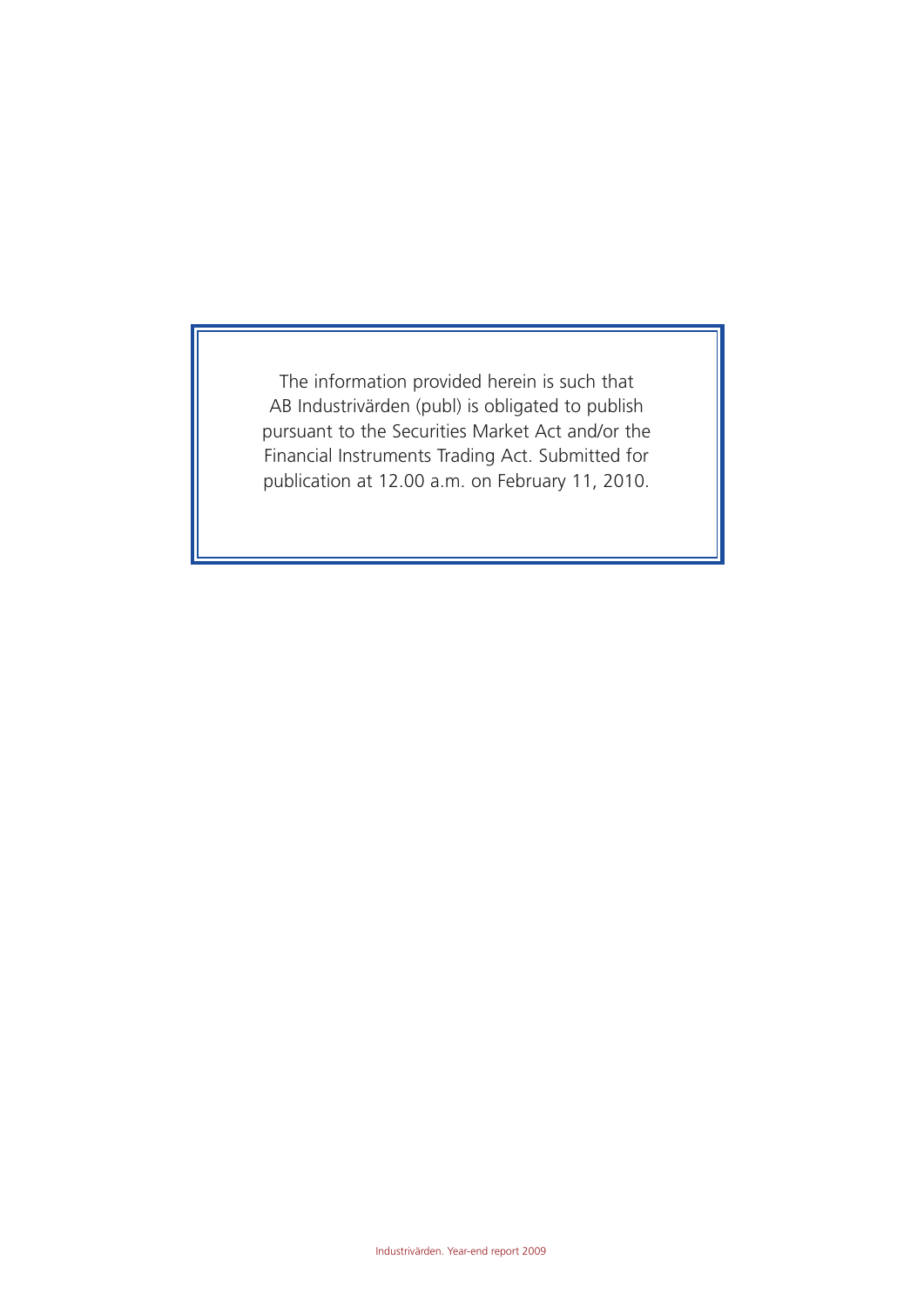# **INDUSTRI / WWW VÄRDEN**

# **Year-end report 2009**

## **Value development and proposed dividend**

- Net asset value on December 31, 2009, was SEK 111 per share, an increase of **87% for the year including reinvested dividends.** Net asset value on February 9, 2010, was SEK 108 per share, an decrease of 2% during the year to date.
- **The value of the equities portfolio increased by SEK 19.3 billion to SEK 53.5 billion, or 56%, in 2009. The Stockholm Stock Exchange rose 47%.**
- **The total return in 2009 for the Class A shares was 64%, compared with 53% for the return index.**
- Earnings per share in 2009 were SEK 53.51 (-75.37).
- In January 2010, convertible bonds with a five-year term and a principal **amount of EUR 500 M were issued pending approval by an Extraordinary General Meeting on February 12, 2010.**
- **The Board proposes a dividend of SEK 3.00 per share (4.50).**

## **Long-term return**

■ During the last ten-year period, the annual total return for the Class A shares **outperformed the return index by 2 percentage points.**

## **Current status**

"There is reason to take a more confident view of the current situation now that the global economy is normalizing and beginning once again to show growth. With our quality holdings, strong business model and solid financial base, Industrivärden is well positioned to continue delivering long-term competitive shareholder value," *comments Anders Nyrén, President and CEO of Industrivärden.* 

| <b>Financial summary</b>                           | Dec. 31, 2009 | Dec. 31, 2008 |  |
|----------------------------------------------------|---------------|---------------|--|
| Value of equities portfolio, SEK billion           | 53.5          | 34.7          |  |
| - total return, %                                  | 63            | $-45$         |  |
| Borrowings, interest-bearing net debt, SEK billion | 10.8          | 10.8          |  |
| - debt-equity ratio, %                             | 20.1          | 31.1          |  |
| - average interest rate, %                         | 4.4           | 4.7           |  |
| Equity ratio, %                                    | 79            | 66            |  |
| Net asset value, SEK billion                       | 42.8          | 23.9          |  |
| Net asset value, SEK per share                     | 111           | 62            |  |
| - development, incl. reinvested dividends, %       | 87            | $-55$         |  |
| Management cost, %                                 | 0.16          | 0.23          |  |
| Dividend yield, Class A shares, %                  | 3.4           | 7.9           |  |
| Total return, Class A shares, %                    | 64            | $-47$         |  |
| Total return, Class C shares, %                    | 76            | -50           |  |
| Return index (SIXRX)                               | 53            | $-39$         |  |

#### u*Long-term industrial developer of listed Nordic companies*

*Industrivärden is one of the Nordic region's largest holding companies, with ownership in a concentrated*  selection of listed Nordic companies with good development potential. The goal is to generate high growth in net *asset value over time.*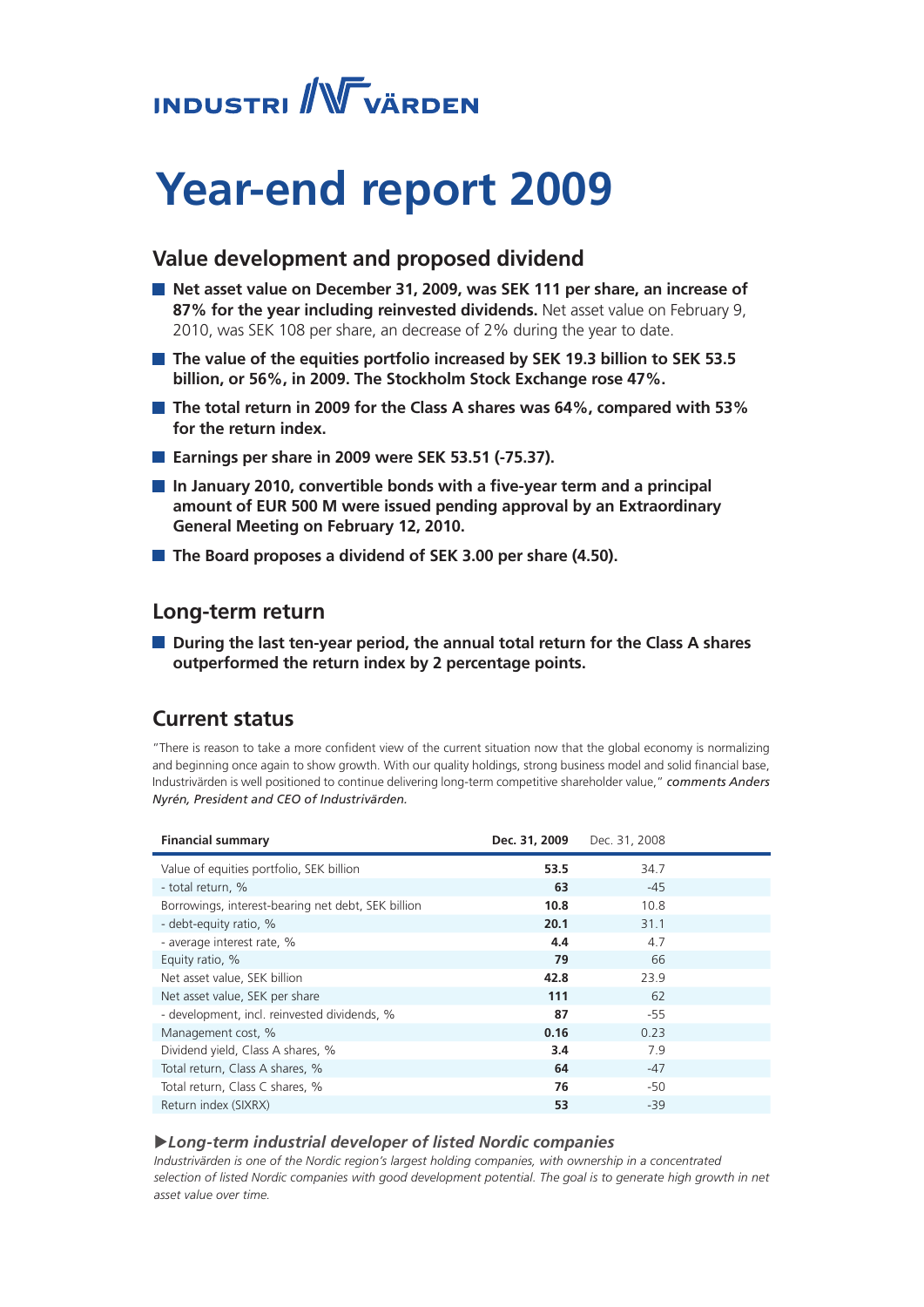#### **CEO's message**

The past year was characterized by gradual stabilization and a subsequent recovery of the global economy. The world managed to avoid a depression, but still we experienced one of the sharpest economic declines in modern time, followed by a deep recession. The rapid recovery is without a doubt the result of unique, coordinated action by the governments and central banks of the G20 countries. This "first aid" has consisted of strong stimulus measures and extensive monetary relaxation in the form of interest rate cuts and liquidity injections into the bank systems. As these stimulus measures took effect during the year, the IMF and other economic pundits successively adjusted up their growth expectations. Global growth is now anticipated for 2010. However, major parts of the international financial system is still weakly capitalized, and there are major imbalances between important countries' economies. Further, the growth promotion measures create greater risk for overheated asset prices. The policies pursued to date have been successful; now it is important that the support measures are removed in a sensible fashion at the right point in time and under orderly forms.

Following a drop in our net asset value in 2008 – when the financial crisis achieved full force – we saw positive development in 2009, when our net asset value rose SEK 19 billion to SEK 43 billion, or by 87% including reinvested dividends, compared with 53% for the return index. The total return was 64% for the Class A shares and 76% for the Class C shares. Our long-term total return remains favorable and has well outpaced the index.

The restructuring programs in our portfolio companies have been infuenced by the work to meet the sudden, sharp drop in demand that came in the wake of the financial crisis. Major emphasis was put on securing the companies' financing, such as in the form of confirmed lines of credit and corporate bonds. Parallel with this, the companies have carried out strong measures to adapt their cost structures. A large share of the cost adaptations have been of a structural character. This means that higher volumes of demand will result in improved margins and profitability, all other unchanged.

In January 2010 Industrivärden issued a five-year convertible loan worth EUR 500 M, which was substantially oversubscribed. The aim was to take advantage of strong market conditions and Industrivärden's good credit quality to obtain favourable financing with the opportunity to strengthen our capital base. The issue increases our financial flexibility and preparedness further to capture attractive investment opportunities – all to the benefit of our shareholders. The conversion price is in line with net asset value at the issue date, and dilution upon full conversion is limited. The issue requires approval by an Extraordinary General Meeting on February 12. The bonds were subscribed primarily by long-term European investors focused on convertible instruments. Our issue attracted great interest as an alternative cost-effective source of financing.

The proposed dividend of SEK 3.00 (4.50) per share represents a decrease from last year; this is because we pass on dividends received from our portfolio companies, which on the whole were lower this year due to weaker earnings. The proposal represents a dividend yield of approximately 3.4% for the Class A shares and 3.6% for the Class C shares.

There is reason to take a more confident view of the current situation now that the global economy is normalizing and beginning once again to show growth. With our quality holdings, strong business model and solid financial base, Industrivärden is well positioned to continue delivering long-term competitive shareholder value.



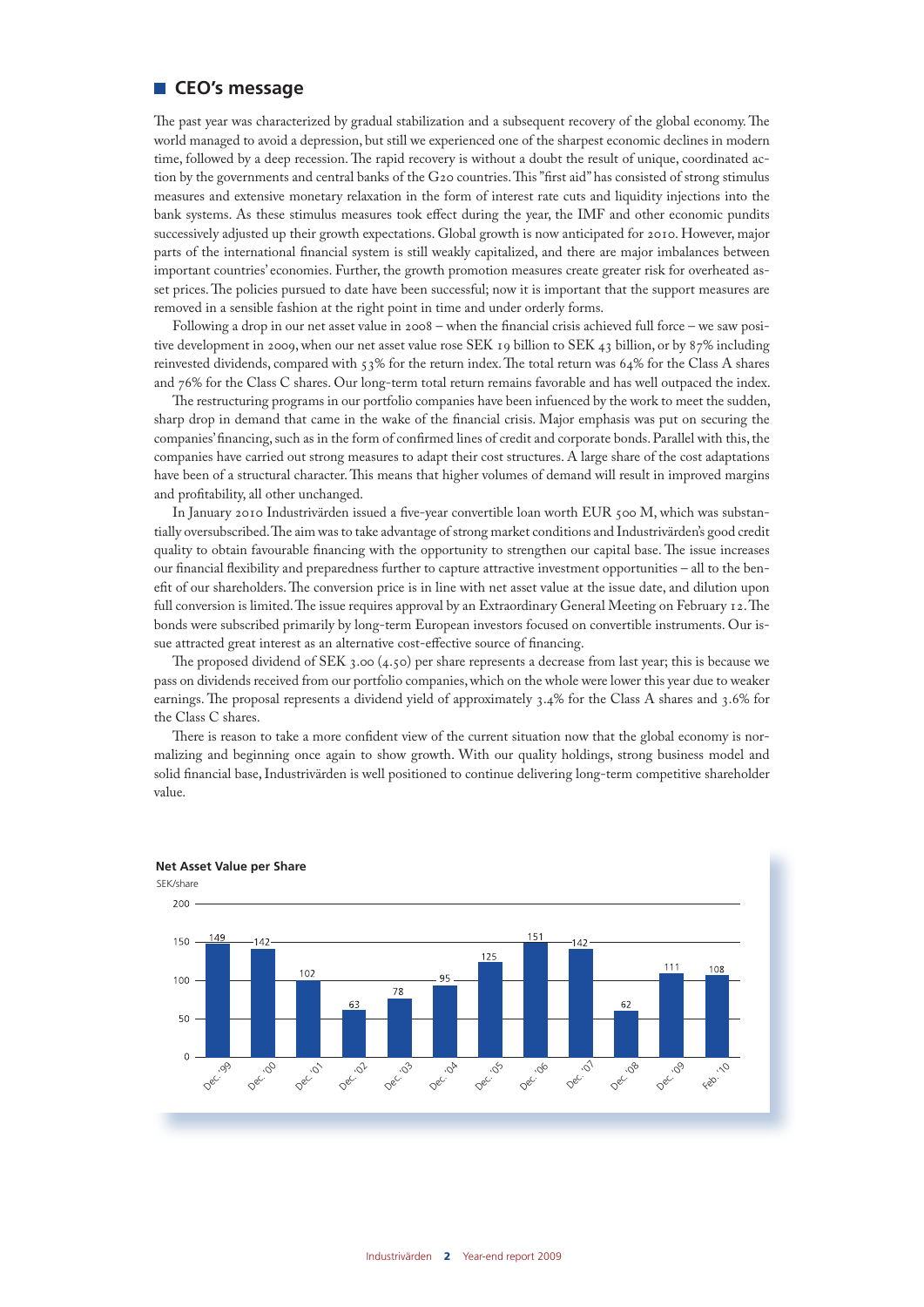## **Industrivärden's value development**

Industrivärden is today one of the leading Nordic players in its area – active ownership in listed Nordic companies – with the goal of creating growth in value through long-term, structured ownership work in a transparent portfolio. This work is conducted with low management costs. Through this active ownership, Industrivärden's stock, over time, has been a good investment that has generated a higher return than the return index.

The total return for the equities portfolio during 2009 was 63%, which was 10 percentage points better than the return index.

|                  | Total return, 2009, % |      | Average annual total return, % |                        |  |
|------------------|-----------------------|------|--------------------------------|------------------------|--|
|                  | SEK billion           | $\%$ | Five years<br>2005-2009        | Ten years<br>2000-2009 |  |
| Höganäs          | 0.1                   | 142  | $\overline{4}$                 | 3                      |  |
| Indutrade        | 1.1                   | 116  | $\overline{\phantom{0}}$       | —                      |  |
| SSAB             | 3.0                   | 91   | 25                             | 17                     |  |
| Sandvik          | 5.5                   | 87   | 15                             | 9                      |  |
| Handelsbanken    | 5.4                   | 70   | 8                              | 11                     |  |
| Skanska          | 1.5                   | 68   | 15                             | 10                     |  |
| <b>SCA</b>       | 2.3                   | 50   | $\overline{4}$                 | 5                      |  |
| Volvo            | 1.3                   | 45   | 10                             | 9                      |  |
| Munters          | 0.3                   | 21   | $-4$                           | 6                      |  |
| Ericsson         | 0.6                   | 12   | $-8$                           | $-17$                  |  |
| Total            | 21.1                  | 63   |                                |                        |  |
| Index (SIXRX)    |                       | 53   | 10                             | $\overline{2}$         |  |
| Industrivärden A |                       | 64   | 5                              | 4                      |  |

#### **Total return for portfolio companies and Industrivärden**

Total return, expressed in SEK billion, pertain to the change in value during the period including dividend income for the respective portfolio companies. Indutrade was listed in October 2005.

## **Performance of the portfolio companies**

**Sandvik** Net sales totaled SEK 71.9 billion, a decrease of 30% in local currency. Income after financial items was SEK -3.5 billion (10.6) due to the weak market in 2009. Order intake fell for all business areas but remains strong in the energy sector and large parts of the Asian market. The recovery that began in the third quarter continued during the fourth quarter, and order intake strengthened sequentially by 15%. Work on reducing working capital and the cost base has resulted in a strong operating cash flow. During the fourth quarter, cash flow strengthened by 108%. Operating cash flow for the full year was SEK 12.3 billion, an increase of 27%. The board has proposed a dividend of SEK 1.00 per share (3.15).

**SCA** Net sales rose in 2009 to SEK 110.9 billion, and income after financial items – excluding restructuring costs of SEK 1.5 billion – grew 28% to SEK 8.0 billion (6.2). Corresponding earnings growth for the fourth quarter was 98%. The hygiene operations are showing favorable growth, with a strong improvement in operating profit for Tissue and a continued favorable earnings trend for the Personal Care and Forest Products businesses. Lower demand for Packaging led to a sharp decline in earnings. As a result of an action program in Packaging, earnings for the unit improved during the second half of the year. The measures taken to strengthen cash flow have generated results. Reduced working capital, a higher operating surplus and lower capital expenditures contributed to a strengthening of operating cash flow, to SEK 11.5 billion (3.8). The board has proposed a dividend of SEK 3.70 per share (3.50).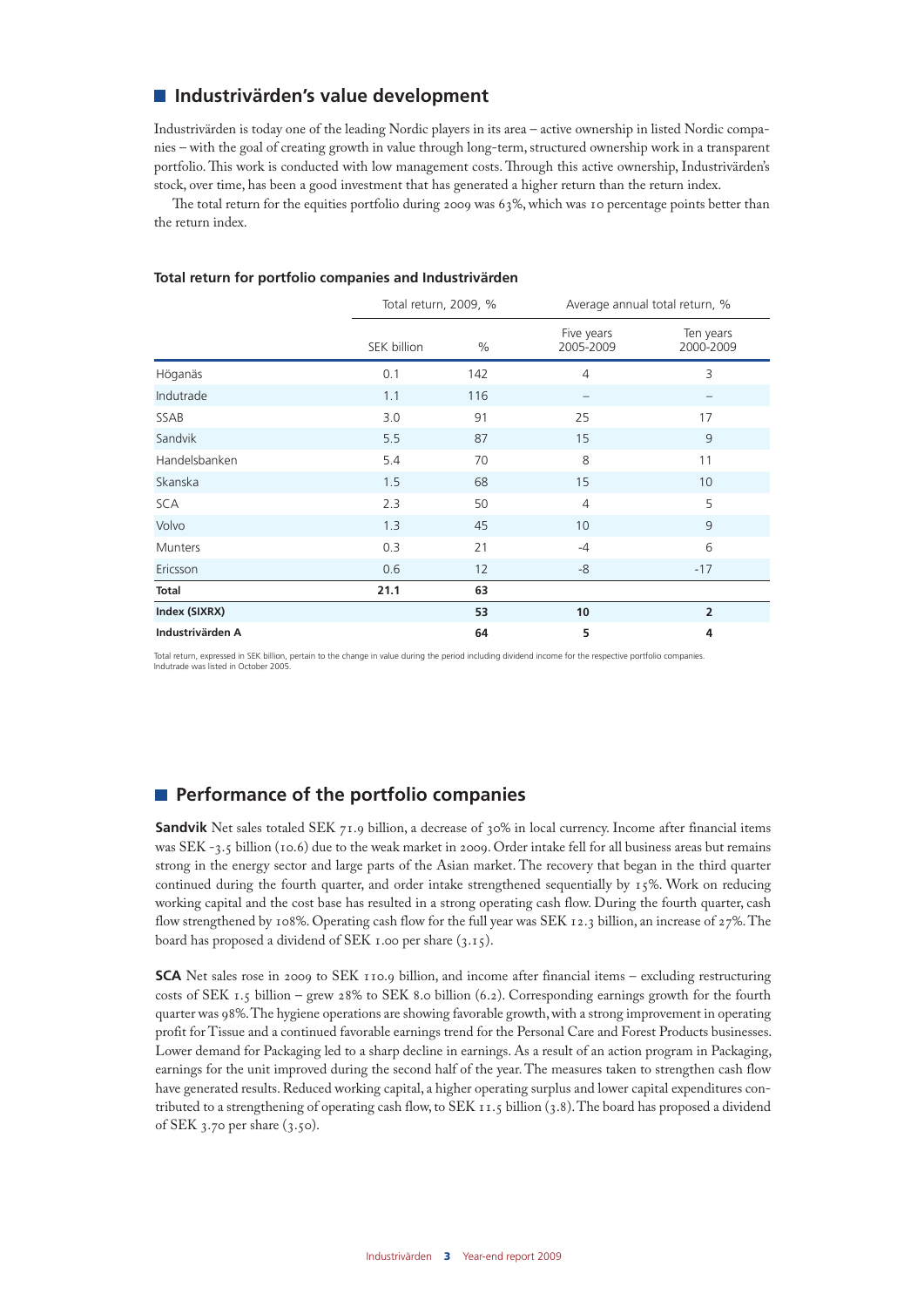**Ericsson** Net sales totaled SEK 206.5 billion, which was level with a year ago. Sales by the Networks business during the second half of 2009 were impacted by slightly lower demand. Despite this, operating margin increased slightly for the Group. Demand remains strong for Professional Services. Operating income excluding joint ventures and restructuring charges rose 5% to SEK 24.6 billion, and the operating margin strengthened to 12% (11%). Income after financial items, excluding restructuring charges of SEK 12.6 billion, amounted to SEK 18.8 billion. Net income for the year after tax was SEK 4.1 billion. The restructuring program is expected to be completed during the second half of 2010 and generate annual savings of SEK 15-16 billion from the second half of 2010. Ericsson has maintained its market shares in all segments, and its financial position is good. Operating cash flow strengthened to SEK 28.7 billion (22.1). The board has proposed a dividend of SEK 2.00 per share (1.85).

**SSAB** Sales for the full-year 2009 year decreased to SEK 29.8 billion, or by 45%. Income after financial items was SEK -2.1 billion (9.0). Performance during the fourth quarter was improved over the preceding quarter, with a continued recovery in volumes and a positive result. Customers' inventory depletion has abated, and demand has risen. The company's cost-cutting program reduced fixed costs by 19%, or SEK 1,5 billion in 2009. Sustained annual savings are estimated to be SEK 1 billion in 2010. A decrease in working capital contributed to an operating cash flow of SEK 4.9 billion (9.1). The board has proposed a dividend of SEK 1.00 per share (4.00).

**Volvo** Net sales fell 28% in 2009, to SEK 218.4 billion. Income after financial items was SEK -20.6 billion (14.0). The market situation remained strained throughout 2009, even though signs of recovery can be seen in a growing number of markets. During the year, strong measures were taken to adapt the cost structure to lower demand. These measures had clear, positive earnings effects during the second half of the year. Following a period of inventory reduction, the rate of production could be increased during the fourth quarter. Cash flow improved for the second consecutive quarter and was SEK 8.6 billion (1.8) during the fourth quarter. Operating cash flow for the full year was SEK 10.7 billion  $(-2.7)$ . The board has proposed that no dividend be distributed for the year (SEK 2.0).

**Skanska** Revenue decreased by 5% in 2009, to SEK 136.8 billion. Income after financial items amounted to SEK 5.0 billion, an increase of 14%. Development was favorable for Construction, the largest so-called business stream, where operating income and the operating margin rose with good cash flow. For the other business streams, operating income rose for Residential Development, but fell for Commercial Development and Infrastructure Development. Skanska's operating cash flow before taxes, financing activities and dividends was SEK 7.0 billion (1.4). The board has proposed a dividend of SEK 6.25 per share (5.25).

**Höganäs** Net sales for the year totaled SEK 4.6 billion (6.1). The market showed favorable performance since the second quarter, especially in Asia. Volume growth as well as positive effects of cost-cutting and price increases resulted in a 53% rise in income after financial items for the fourth quarter, to SEK 206 M. Net income for the full year 2009 was SEK 271 M  $(483)$ . The board has proposed a dividend of SEK 3.00 per share (3.00).

**Munters** Net sales amounted to SEK 6.5 billion (6.6) in 2009, and income after financial items was SEK 246 M (285). Earnings were marginally affected by the poorer market situation, with lower volumes and completed restructuring measures. Munters' operating cash flow strengthened to SEK 461 M (177), mainly as a result of lower inventory levels and a low level of capital expenditures. The board has proposed a dividend of SEK 1.00 per share (0.00).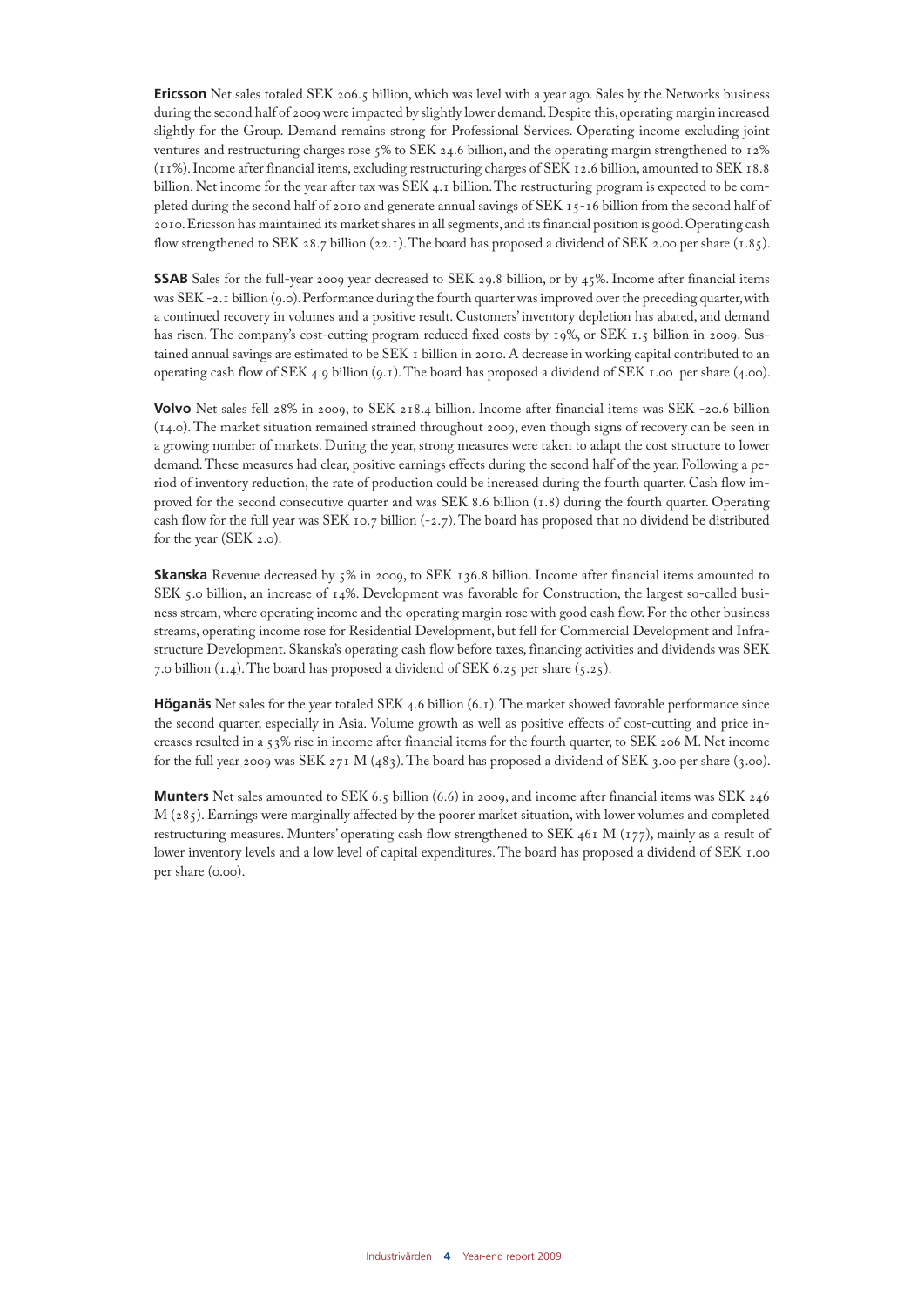## **Equities portfolio, February 9, 2010**

| Company        | Share of<br>portfolio | Investment case and strategic events                                                                                                                                                                                                                                                                                           | Market<br>capitalization,<br>SEK billion |
|----------------|-----------------------|--------------------------------------------------------------------------------------------------------------------------------------------------------------------------------------------------------------------------------------------------------------------------------------------------------------------------------|------------------------------------------|
| Handelsbanken  | 23%                   | A decentralized branch operation with local customer responsibility<br>has led to high customer satisfaction and good profitability.<br>■ Consistent application of a well-proven work model has strengthe-<br>ned the bank's position in a tough market. Organic growth in priority                                           | 117                                      |
|                |                       | markets in the Nordic countries and the UK.                                                                                                                                                                                                                                                                                    |                                          |
| <b>Sandvik</b> | 21%                   | Through a niche focus and a strong R&D profile, Sandvik has esta-<br>blished a world-leading position in materials technology with a con-<br>centration of products primarily for the manufacturing and mining<br>industries.<br>Acquisitions are being made in strategic areas with greater exposure                          | 96                                       |
|                |                       | to emerging markets in Asia and Eastern Europe.                                                                                                                                                                                                                                                                                |                                          |
| <b>SCA</b>     | 13%                   | $\blacksquare$ The European leader in hygiene products – with fast-growing brands<br>- and in packaging and forest products. Europe's largest private fo-<br>rest owner.                                                                                                                                                       | 71                                       |
|                |                       | ■ Focus on profitable growth, with strong brands in the hygiene seg-<br>ment and efficiency improvement measures in the packaging opera-<br>tions.                                                                                                                                                                             |                                          |
| <b>SSAB</b>    | 12%                   | ■ World-leading position in high strength steel sheet creates solid base<br>for growth and high profitability.                                                                                                                                                                                                                 | 37                                       |
|                |                       | The acquisition of IPSCO's North American steel mills and future ca-<br>pacity investments in North America are strengthening SSAB's posi-<br>tion as a leading producer of quenched steels and are enabling conti-<br>nued global expansion.                                                                                  |                                          |
| Ericsson       | 10%                   | The market's largest and most profitable supplier of mobile telecom<br>infrastructure, with a leading position in telecom development.                                                                                                                                                                                         | 238                                      |
|                |                       | Strong position ahead of operators' investments in the next genera-<br>tion of telecom systems (LTE) and favorable growth in the Services<br>business. The acquisition of Nortel's U.S. mobile systems business,<br>together with central customer contracts, has made the company the<br>market leader also in North America. |                                          |
| Volvo          | 9%                    | Through innovative, customer-adapted product development and<br>high quality, the company has a world-leading position in commercial<br>transport solutions.                                                                                                                                                                   | 137                                      |
|                |                       | Acquisition-driven expansion in Asia. Strong adaptation of cost struc-<br>ture to lower demand.                                                                                                                                                                                                                                |                                          |
| Skanska        | 6%                    | ■ Unique turnkey know-how in construction combined with a pro-<br>cess focus has created a leading construction services company with<br>world-class value-creating project development.                                                                                                                                       | 50                                       |
|                |                       | Greater investment in project development activities, especially in in-<br>frastructure. Focus on energy-efficient solutions.                                                                                                                                                                                                  |                                          |
| Indutrade      | 4%                    | ■ By combining sales of industrial consumables with good organic<br>growth and a highly refined model for acquisition-based growth, the<br>company has been able to show impressive profitability growth.                                                                                                                      | 6                                        |
|                |                       | Establishment in new geographic markets.                                                                                                                                                                                                                                                                                       |                                          |
| Höganäs        | $1\%$                 | Market leader in the growing niche of metal powders, used primarily<br>for component manufacturing in the auto industry.<br>Strong focus on collaboration with customers on development of                                                                                                                                     | 6                                        |
|                |                       | new components. Acquisition of powders business in the U.S.                                                                                                                                                                                                                                                                    |                                          |
| <b>Munters</b> | $1\%$                 | Strong global position in air treatment, with major growth potential<br>through organic growth as well as further development of products,<br>services and application areas.                                                                                                                                                  | $\overline{4}$                           |
|                |                       | Acquisitions are adding new product areas and geographic markets.                                                                                                                                                                                                                                                              |                                          |
| Total          | 100%                  |                                                                                                                                                                                                                                                                                                                                | 762                                      |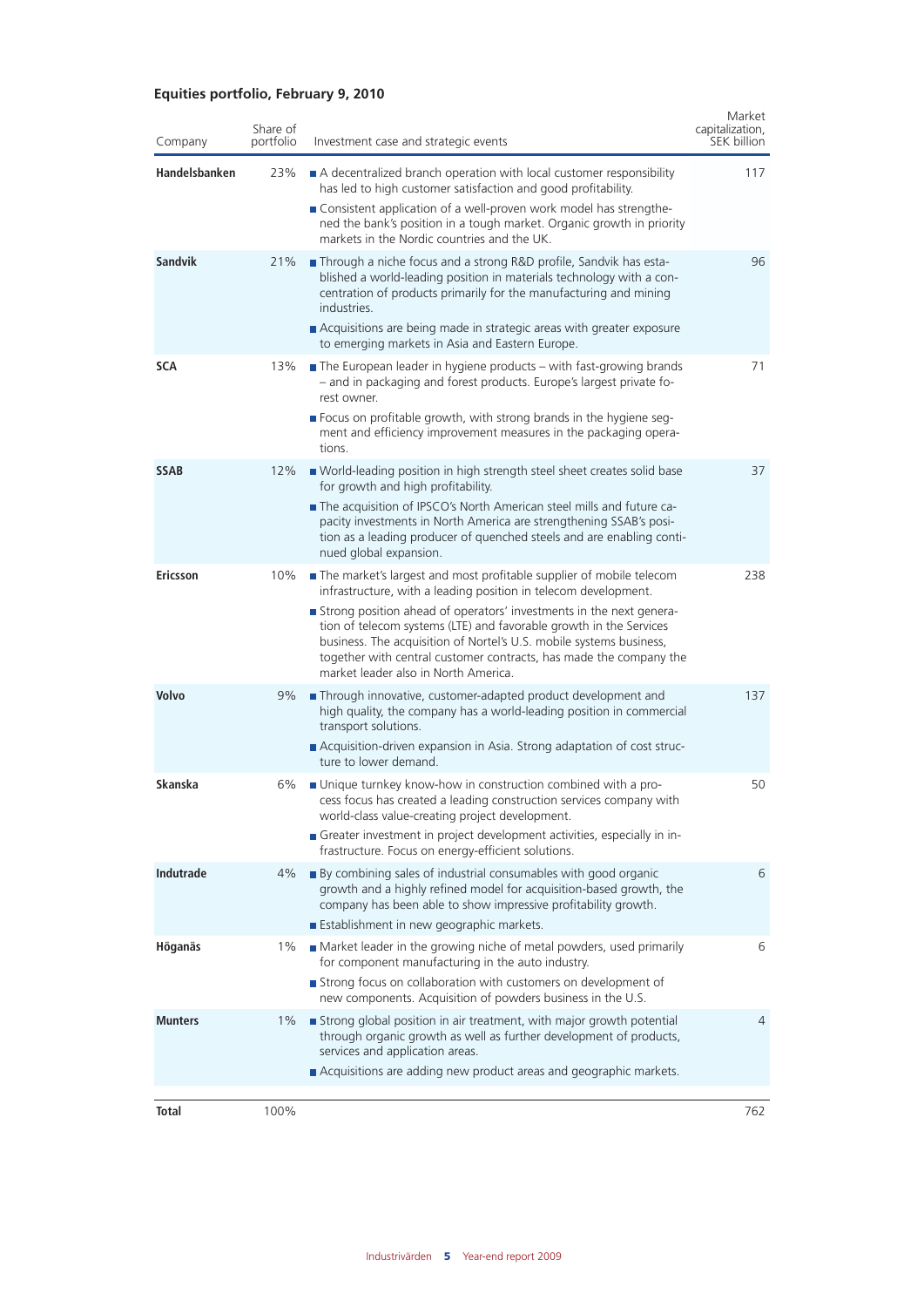## **Equities transactions, short-term trading and management costs**

Only marginal reallocations were made in the equities portfolio in 2009. In total stocks were sold, net, for SEK 400 M (2008: net purchase of 330). The value of the equities portfolio increased during the year, from SEK 34.7 billion to SEK 53.5 billion. On February 9, 2010, the equities portfolio had decreased in value by SEK 0.7 billion to SEK 52.8 billion, or by 1%.

Short-term trading during the full year 2009 generated a profit of SEK 100 M (68) and thereby covered management costs, which totaled SEK 86 M (81).

## **Net debt and liquidity**

Interest-bearing net debt was SEK 10.8 billion at December 31, 2009. The net debt-equity ratio was 20.1% and the equity ratio was 79%. The average interest rate, which is fixed for slightly more than 4 years, is 4.4%. Of interest-bearing net debt, loans of SEK 1.3 billion will reach maturity during the first quarter of 2010 and SEK 2.1 billion during the full-year 2010.

### **Net asset value**

Net asset value was SEK 42.8 billion at December 31, 2009, an increase of SEK 18.9 billion for the year. The value of the equities portfolio increased by 56%, while interest-bearing net debt decreased slightly. Net asset value increased in 2009 by SEK 49 per share, to SEK 111, or by 87% including reinvested dividends. Net asset value on February 9, 2010, was SEK 41.9 billion, or SEK 108 per share, a decrease by 2% since the start of the year. The discount to net asset value widened during the same period, which is why Industrivärden's stock performed worse than net asset value.

| SEK billion                                        | Feb. 9, 2010 | Dec. 31, 2009 | Dec. 31, 2008 | Dec. 31, 2007 |
|----------------------------------------------------|--------------|---------------|---------------|---------------|
| Equities portfolio                                 | 52.8         | 53.5          | 34.7          | 65.8          |
| Interest-bearing net debt                          | $-10.9$      | $-10.8$       | $-10.8$       | $-11.0$       |
| Net asset value<br>Net asset value per share (SEK) | 41.9<br>108  | 42.8<br>111   | 23.9<br>62    | 54.8<br>142   |
| Debt-equity ratio                                  | 20.6%        | 20.1%         | 31.1%         | 16.6%         |

## **Issue of convertible bonds**

In January 2010 Industrivärden issued five-year convertible bonds worth EUR 500 M. The offering was oversubscribed. The issue is contingent upon approval by an Extraordinary General Meeting on February 12, 2010. The aim of the issue is to take advantage of strong market conditions and Industrivärden's good credit quality to obtain low-cost financing with the opportunity to issue new equity. The convertible bond issue increases Industrivärden's financial flexibility and preparedness to capture attractive investment opportunities. In order to access capital from an established market exhibiting strong demand for convertible instruments, the issue was directed at the specialized European convertible market. Dilution is limited and upon full conversion corresponds to approximately 11% of the capital and less than 2% of the number of votes.

Briefly, the terms of the issue, which were set in the form of a customary auction process, are as follows:

– Initial conversion price: SEK 115.50 per share, which is in line with net asset value

- Coupon: 2.50% per annum
- Underlying shares: 44.3 million new Class C shares based on full conversion at initial conversion price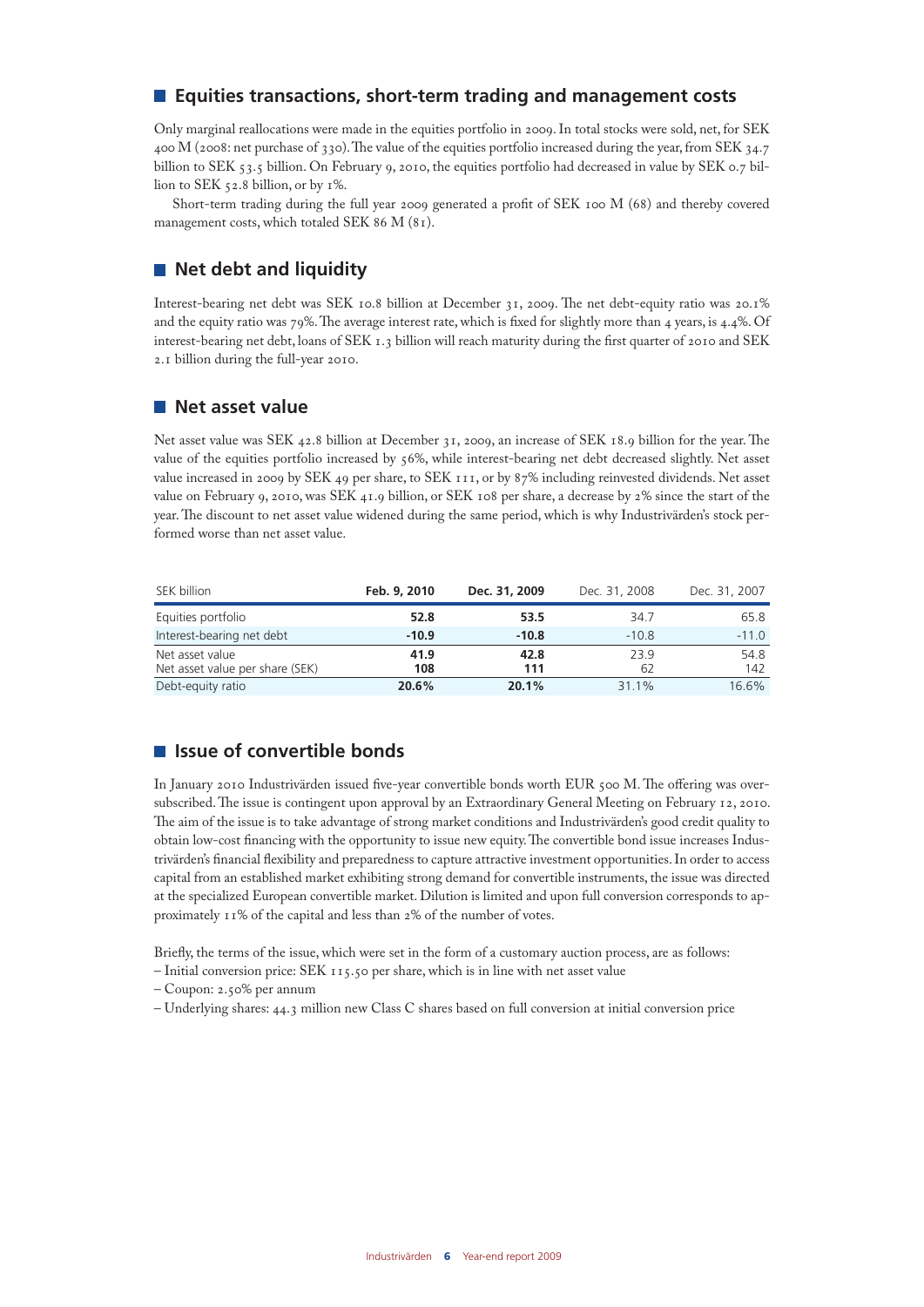## ■ Other information

#### **Dividend**

The Board of Directors proposes a dividend of SEK 3.00 per share (4.50), and May 10, 2010, as the record date. The total dividend payout would thereby be SEK 1,159 M.

#### **Accounting policies**

This interim report has been prepared in accordance with IAS 34 Interim Financial Reporting. The consolidated financial statements have been prepared in accordance with International Financial Reporting Standards (IFRS) as endorsed by the EU, and the Swedish Annual Accounts Act. The Parent Company's financial statements have been prepared in accordance with RFR 2.2, Accounting for Legal Entities, and the Swedish Annual Accounts Act. Starting on January 1, 2009, the Group applies the revised IAS 1 Presentation of Financial Statements. This change has affected Industrivärden's accounting retrospectively and entails that income and expenses that were previously reported directly against shareholders' equity are now reported in a separate statement directly after the income statement. Other new or revised IFRSs as well as IFRIC interpretations have not had any effect on the Group's or Parent Company's results of operations or financial position.

#### **Risks and uncertainties**

The dominant risk in Industrivärden's business is share price risk, i.e., the risk of a decrease in value caused by changes in share prices. A 1% change in the share price of the holdings in the equities portfolio as per December 31, 2009, would have affected the market value by approximately +/– SEK 500 M.

#### **Related party transactions**

No transactions have taken place between Industrivärden and related parties that have materially affected the Company's position or earnings for 2009, except for the receipt of dividend income from the associated companies Indutrade, SCA, Skanska and SSAB.

Stockholm, February 11, 2010

Anders Nyrén, President and CEO

#### **Nominating Committee's proposal for the Board of Directors**

Industrivärden's 2009 Annual General Meeting assigned the Chairman of the Board with the task of contacting four shareholders from among the largest registered shareholders in terms of votes in Euroclear Sweden AB's printout of the shareholder register on the last business day in August 2009, who each appoint one representative who is not a director on the Company's board, to form together with the Chairman of the Board a nominating committee for the time until a new nominating committee has been appointed based on the mandate from the next Annual General Meeting.

Accordingly, the following persons were appointed as members of the Nominating Committee: Tom Hedelius, Chairman of Industrivärden, Bo Damberg (the Jan Wallander and Tom Hedelius Foundation and others), Håkan Sandberg, Committee Chairman (Handelsbanken Pension Foundation and Handelsbanken Pension Fund), Ulf Lundahl (L E Lundbergföretagen) and Anders Nyberg (SCA Pension Foundation and others).

The Nominating Committee has proposed to the Annual General Meeting that Olof Faxander, Boel Flodgren, Finn Johnsson, Fredrik Lundberg, Sverker Martin-Löf, Lennart Nilsson and Anders Nyrén be re-elected to serve as directors on the Company's board. Tom Hedelius, who has been a director since 1991 and Chairman of the Board since 2002, has decided to leave the Board. In addition, the Committee has proposed the new election of Hans Larsson (B.A. – born 1942), Chairman of Handelsbanken, Nobia and Attendo. Hans Larsson is a former CEO of Nordstjernan, Esselte and Swedish Match. Further, the Nominating Committee has nominated Sverker Martin-Löf for election as Chairman of the Board at the Annual General Meeting.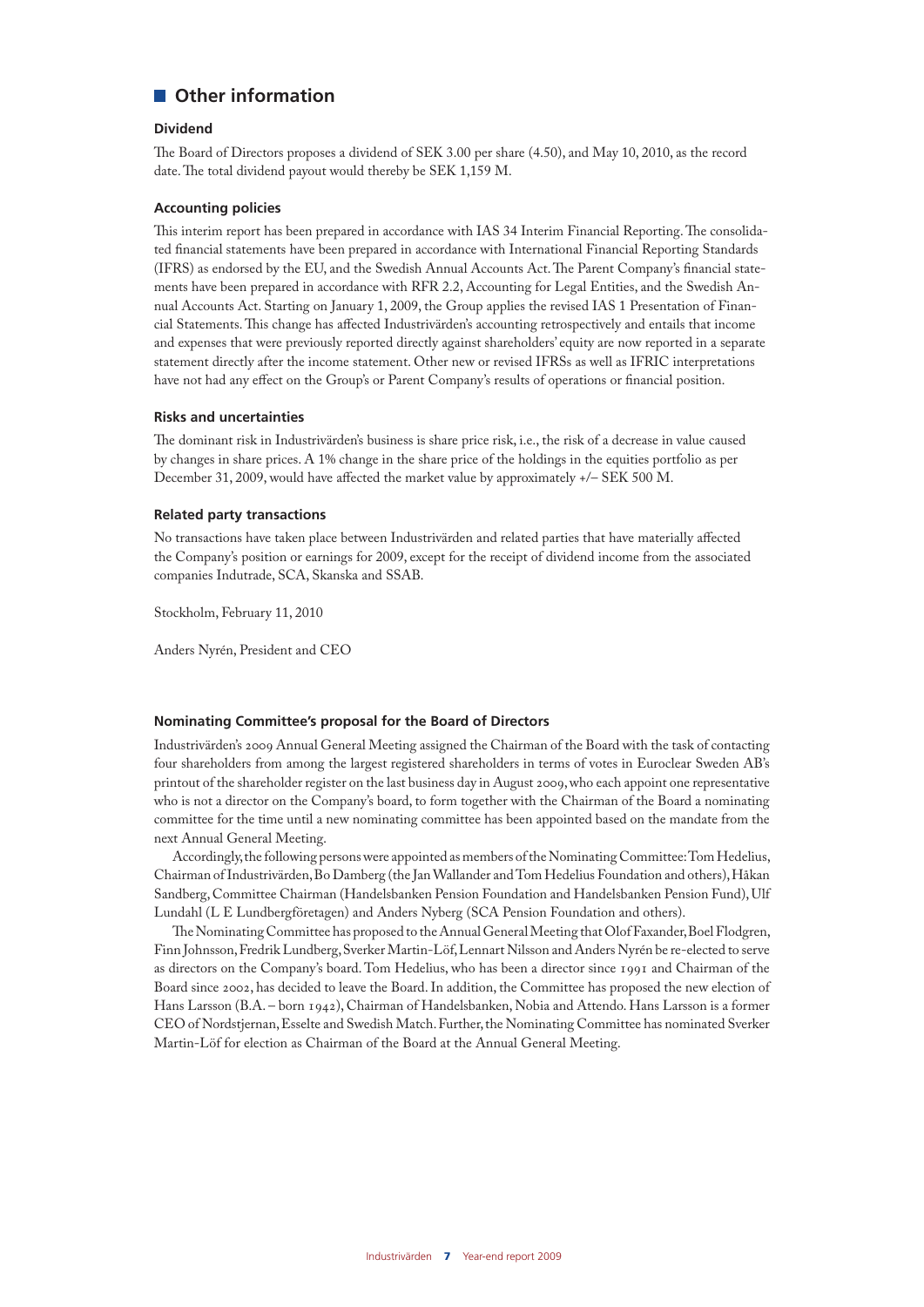#### **Auditors' Review Report**

We have reviewed the year-end report for AB Industrivärden (publ) for the period January 1–December 31, 2009. The Board of Directors and President are responsible for the preparation and presentation of this year-end report in accordance with the Annual Accounts Act and IAS 34. Our responsibility is to express a conclusion on this year-end report based on our review.

We conducted our review in accordance with the Swedish standard for such reviews, SÖG 2410 - Review of Interim Financial Information Performed by the Independent Auditor of the Entity. A review consists of making inquiries, primarily of persons responsible for financial and accounting matters, and applying analytical and other review procedures. A review is substantially less in scope than an audit conducted in accordance with Standards on Auditing in Sweden (RS) and other generally accepted auditing practices. The procedures performed in a review do not enable us to obtain a level of assurance that would make us aware of all significant matters that might be identified in an audit. Therefore, the conclusion expressed based on a review does not give the same level of assurance as a conclusion expressed based on an audit.

Based on our review, nothing has come to our attention that causes us to believe that the year-end report is not prepared, in all material respects, in accordance with the Annual Accounts Act and IAS 34.

Stockholm, February 11, 2010

PricewaterhouseCoopers AB Anders Lundin *Authorized Public Accountant*



#### **Information about Industrivärden and its portfolio companies**

www.industrivarden.net www.handelsbanken.com www.sandvik.com www.sca.com www.ericsson.com www.ssab.com www.volvogroup.com www.skanska.com www.indutrade.com www.munters.com www.hoganas.com

#### **Contact information**

Anders Nyrén, President and CEO, tel. +46-8-666 64 00 Sverker Sivall, IRO, tel. +46-8-666 64 19 Carl-Olof By, Executive Vice President, tel. +46-8-666 64 00 Martin Hamner, CFO, tel. +46-8-666 64 00

Industrivärden's complete contact information can be found on page 12.

#### **Financial calendar 2010**

The 2009 Annual Report will be published in mid-March 2010 and will be sent to shareholders upon request. Copies will also be on hand at the Company's head offices at Storgatan 10, Stockholm. Interim report January–March: April 8 Interim report January–June: July 5 Interim report January–September: October 5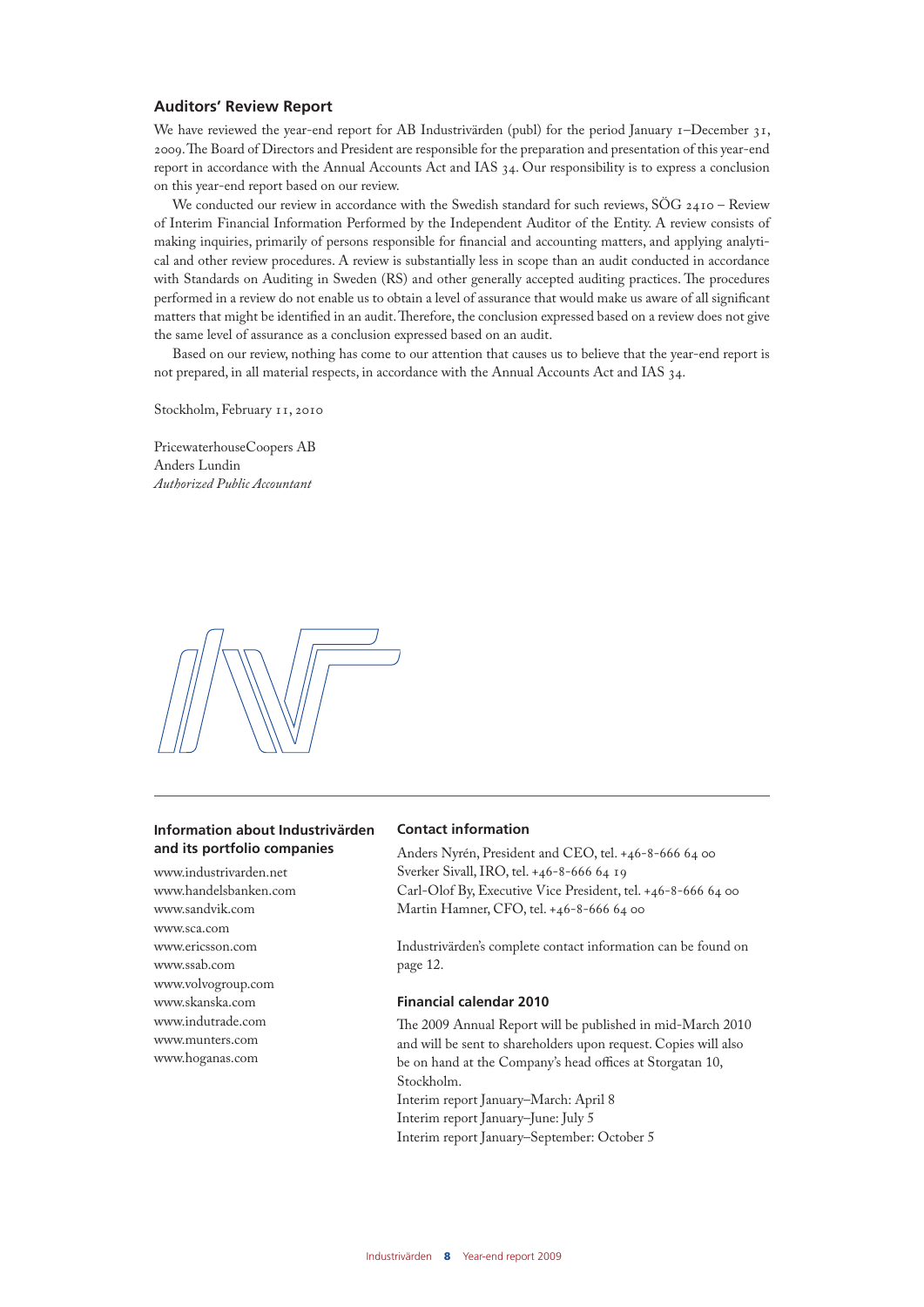# **Equities portfolio**

| <b>February 9, 2009</b>            |                          |        | Market value   |                                  |                                   |                                  |
|------------------------------------|--------------------------|--------|----------------|----------------------------------|-----------------------------------|----------------------------------|
|                                    | No. of shares            | SEK M  | SEK/share      | Share of portfo-<br>lio value, % | Share of capital<br>in company, % | Shares of votes<br>in company, % |
| Handelsbanken A<br>Handelsbanken B | 63,082,564<br>72,145     | 11,905 | 31             | 23                               | 10.1                              | 10.3                             |
| Sandvik                            | 135,431,200              | 10,841 | 28             | 21                               | 11.4                              | 11.4                             |
| SCA A<br>SCA B                     | 45,100,000<br>25,700,000 | 7,038  | 18             | 13                               | 10.0                              | 29.2                             |
| SSAB A<br><b>SSABB</b>             | 51,589,646<br>121,794    | 6,153  | 16             | 12                               | 16.0                              | 20.7                             |
| Ericsson A                         | 76,680,600               | 5,498  | 14             | 10                               | 2.3                               | 13.6                             |
| Volvo A                            | 70,218,284               | 4,494  | 12             | 9                                | 3.3                               | 8.6                              |
| Skanska A<br>Skanska B             | 15.091.940<br>13,957,660 | 3,413  | 9              | 6                                | 6.9                               | 27.3                             |
| Indutrade                          | 14,757,800               | 2,273  | 6              | $\overline{4}$                   | 36.9                              | 36.9                             |
| Höganäs B                          | 3,550,000                | 598    | $\overline{2}$ | 1                                | 10.1                              | 8.1                              |
| <b>Munters</b>                     | 10,950,000               | 561    | $\mathbf{1}$   | $\mathbf{1}$                     | 14.6                              | 14.6                             |
| <b>Total</b>                       |                          | 52,774 | 137            | 100                              |                                   |                                  |

Market value pertains to Industrivärden's share of the respective portfolio companies' total market capitalization.

| December 31, 2009 and |               | December 31, 2009 |           | December 31, 2008 |        |              |  |
|-----------------------|---------------|-------------------|-----------|-------------------|--------|--------------|--|
| December 31, 2008     |               | Market value      |           | Share of portfo-  |        | Market value |  |
|                       | No. of shares | SEK M             | SEK/share | lio value, %      | SEK M  | SEK/share    |  |
| Handelsbanken         | 63,154,709    | 12,896            | 34        | 24                | 8,204  | 21           |  |
| Sandvik               | 135,431,200   | 11,701            | 30        | 22                | 6,685  | 17           |  |
| <b>SCA</b>            | 70,800,000    | 6,754             | 18        | 13                | 4,738  | 12           |  |
| <b>SSAB</b>           | 51,711,440    | 6,313             | 16        | 12                | 3,597  | 9            |  |
| Ericsson              | 76,680,600    | 4,984             | 13        | 9                 | 4,412  | 12           |  |
| Volvo                 | 70,218,284    | 4,283             | 11        | 8                 | 3,057  | 8            |  |
| Skanska               | 29,049,600    | 3,533             | 9         | 6                 | 2,350  | 6            |  |
| Indutrade             | 14,757,800    | 1,992             | 5         | $\overline{4}$    | 978    | 3            |  |
| Höganäs               | 3,550,000     | 582               | 2         | 1                 | 249    |              |  |
| <b>Munters</b>        | 10,950,000    | 510               |           | 1                 | 420    | 1            |  |
| Övrigt                |               |                   |           |                   | 54     | $\Omega$     |  |
| <b>Total</b>          |               | 53,548            | 139       | 100               | 34,744 | 90           |  |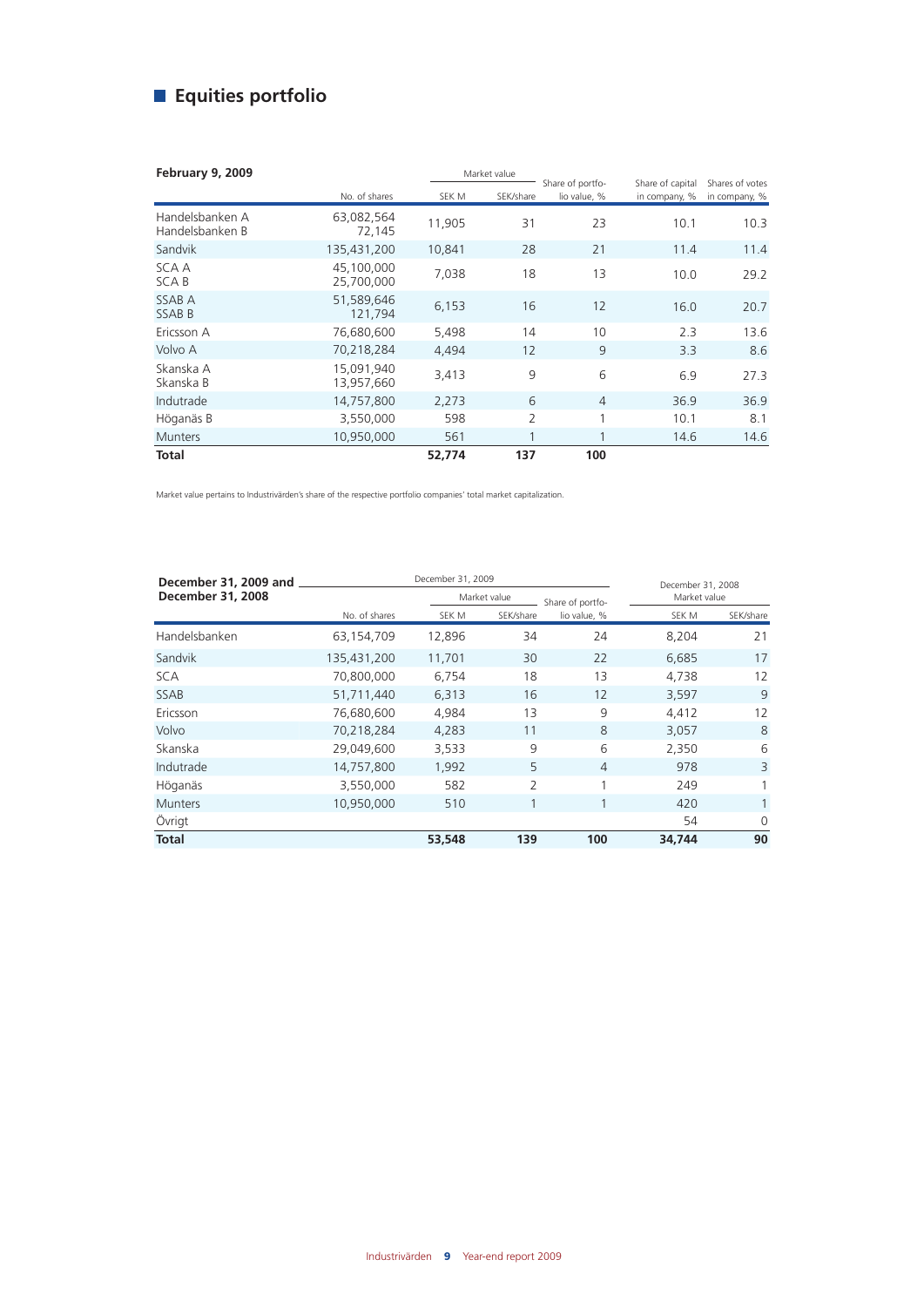## **Industrivärden Group**

| SEK M                                          | 2009<br>Oct.-Dec. | 2008<br>Oct.-Dec.        | 2009<br>Jan.-Dec.        | 2008<br>Jan.-Dec. |
|------------------------------------------------|-------------------|--------------------------|--------------------------|-------------------|
| Income statement                               |                   |                          |                          |                   |
| Dividend income from stocks                    | $\bf{0}$          | 0                        | 1,871                    | 2,918             |
| Change in value of stocks                      | 3.922             | $-9,736$                 | 19,307                   | $-31,505$         |
| Other income and expenses*                     | 0                 | -8                       | 14                       | $-12$             |
| Operating income                               | 3,922             | $-9,744$                 | 21,192                   | $-28,599$         |
| Financial items                                | -124              | $-131$                   | -523                     | $-515$            |
| Income after financial items                   | 3,798             | $-9,875$                 | 20,669                   | $-29,114$         |
| Tax                                            |                   | $\overline{\phantom{0}}$ | $\overline{\phantom{0}}$ |                   |
| Net income for the period                      | 3,798             | $-9,875$                 | 20,669                   | $-29,114$         |
| Earnings per share, SEK                        | 9.83              | $-25.56$                 | 53.51                    | $-75.37$          |
| Consolidated statement of comprehensive income |                   |                          |                          |                   |
| Net income for the year                        |                   |                          | 20,669                   | -29,114           |
| Change in hedging reserve                      |                   |                          | 30                       | $-209$            |
| Comprehensive income for the year              |                   |                          | 20,699                   | $-29,323$         |
| <b>Balance sheet</b> as per end of year        |                   |                          |                          |                   |
| Equities                                       |                   |                          | 53,548                   | 34,744            |
| Other non-current assets                       |                   |                          | 25                       | 94                |
| Total non-current assets                       |                   |                          | 53,573                   | 34,838            |
| Short-term equity investments**                |                   |                          | 128                      | 15                |
| Cash and cash equivalents                      |                   |                          | $\bf{0}$                 | 1,096             |
| Other current assets                           |                   |                          | 89                       | 26                |
| Total current assets                           |                   |                          | 217                      | 1,137             |
| Total assets                                   |                   |                          | 53,790                   | 35,975            |
| Shareholders' equity                           |                   |                          | 42,544                   | 23,583            |
| Non-current interest-bearing liabilities       |                   |                          | 8,513                    | 9,749             |
| Non-current noninterest-bearing liabilities    |                   |                          | 13                       | 15                |
| Total non-current liabilities                  |                   |                          | 8,526                    | 9,764             |
| Current interest-bearing liabilities           |                   |                          | 2,330                    | 2,229             |
| Other liabilities                              |                   |                          | 390                      | 399               |
| Total current liabilities                      |                   |                          | 2,720                    | 2,628             |
| Total shareholders' equity and liabilities     |                   |                          | 53,790                   | 35,975            |

#### **Cash flow**

| Cash flow from operating activities              | 1,341    | 2.401    |
|--------------------------------------------------|----------|----------|
| Cash flow from investing activities              | 440      | -332     |
| Cash flow from financing activities***           | $-2.877$ | $-1.230$ |
| Cash flow for the year                           | $-1.096$ | 839      |
| Cash and cash equivalents at the end of the year |          | 1.096    |

\* Including short-term trading and management costs.<br>\*\* Including Hemtex, for which the change in value is included in short-term trading.<br>\*\*\* Of which, dividend of SEK 1,738 M paid to the shareholders in 2009 and SE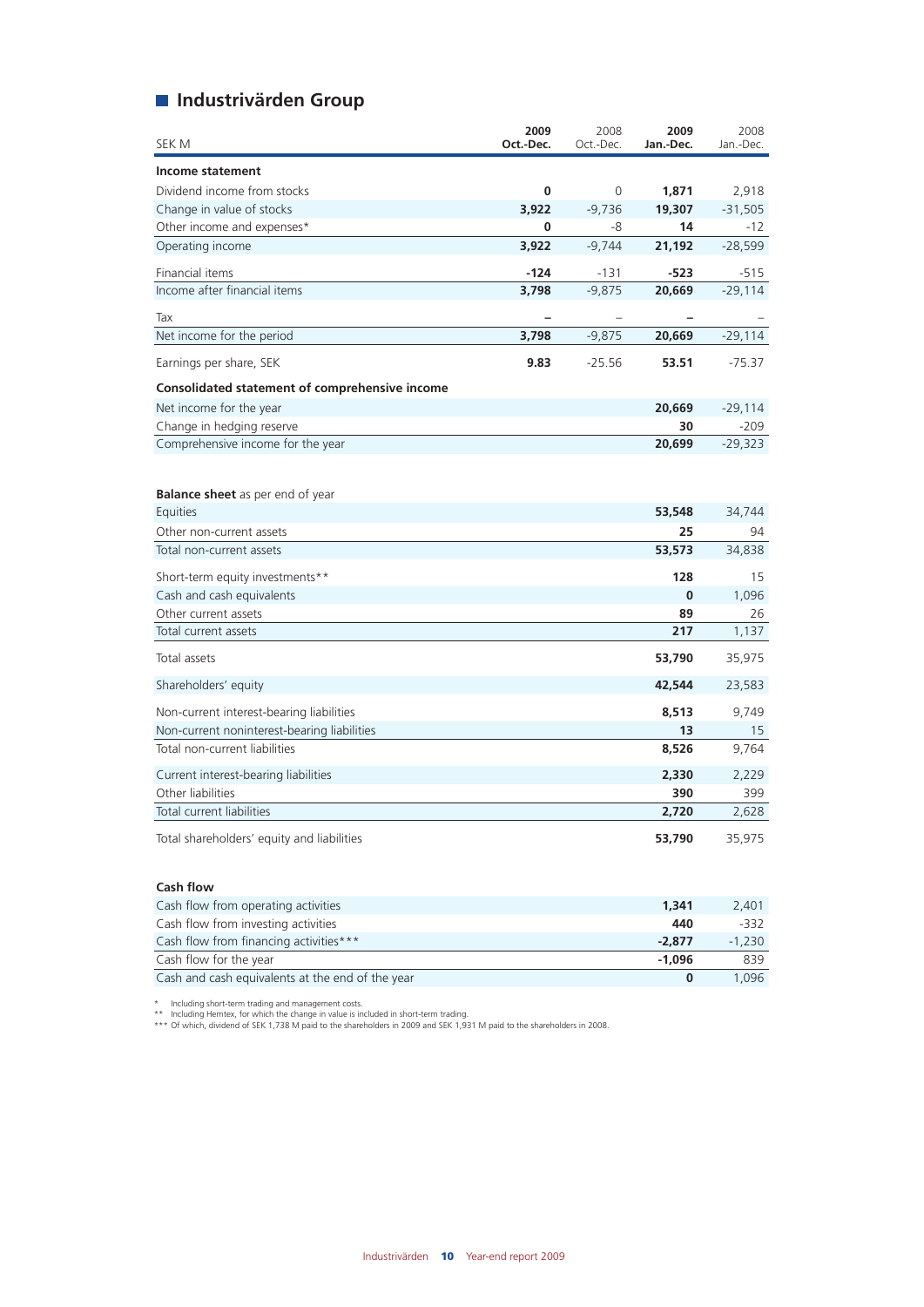| 2009<br>SEK M<br>Jan.-Dec.                                  | 2008<br>Jan.-Dec. |
|-------------------------------------------------------------|-------------------|
|                                                             |                   |
| Changes in shareholders' equity                             |                   |
| Opening shareholders' equity as per balance sheet<br>23,583 | 54,837            |
| Comprehensive income for the period<br>20,699               | $-29,323$         |
| Dividend<br>$-1,738$                                        | $-1,931$          |
| Closing shareholders' equity as per balance sheet<br>42,544 | 23,583            |
| Key data as per the end of the period                       |                   |
| Shareholders' equity per share, SEK<br>110                  | 61                |
| Share price (Class A), SEK<br>88                            | 57                |
| Share price (Class C), SEK<br>82                            | 50                |
| Number of shares (thousands)<br>386,271                     | 386,271           |
|                                                             |                   |
| <b>Interest-bearing net debt</b> at the end of the period   |                   |
| Cash and cash equivalents<br>$\bf{0}$                       | 1,096             |
| Interest-bearing receivables<br>77                          | 69                |
| Non-current interest-bearing liabilities<br>8,513           | 9,749             |
| Current interest-bearing liabilities<br>2,330               | 2,229             |
| Interest-bearing net debt<br>10,766                         | 10,813            |

# **Industrivärden – Parent Company**

| SEK M                                      | 2009<br>Jan.-Dec. | 2008<br>Jan.-Dec. |
|--------------------------------------------|-------------------|-------------------|
| Income statement                           |                   |                   |
| Operating income*                          | 9,442             | $-15,713$         |
| Income after financial items               | 8,970             | $-16,223$         |
| Net income for the period                  | 8,970             | $-16,223$         |
| <b>Balance sheet</b> at year-end           |                   |                   |
| Non-current assets                         | 39,294            | 33,128            |
| Current assets                             | 223               | 1,178             |
| Total assets                               | 39,517            | 34,306            |
|                                            |                   |                   |
| Shareholders' equity                       | 28,982            | 21,720            |
| Non-current liabilities                    | 7,513             | 8,746             |
| Current liabilities                        | 3,022             | 3,840             |
| Total shareholders' equity and liabilities | 39,517            | 34,306            |
| *Of which, dividend income from shares     | 1,095             | 2,841             |